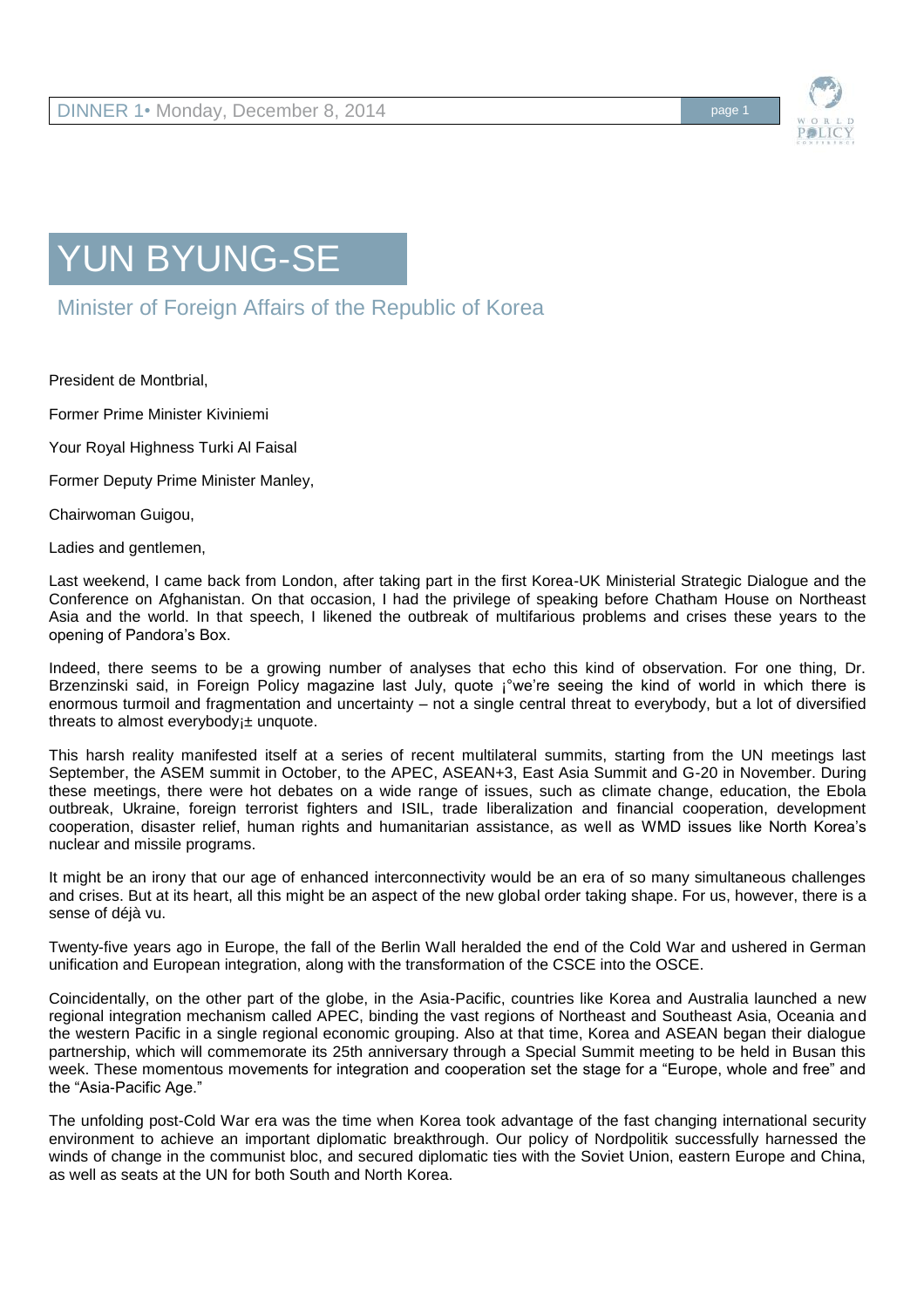

The ensuing peace and stability, in our region and the world, helped achieve Korea's mature democracy and robust economy. If history is any lesson to us, the bewildering eruptions of complex issues are not just daunting challenges for Korea and the world, but could turn into opportunities, once we pull together our wisdom and insight.

In this regard, I am delighted to welcome the 7th World Policy Conference, the first ever in Korea, and indeed in Asia. This conference is reputed for its comprehensive perspective in addressing major regional and global issues. I am confident that it will be a source of inspiration for Korean diplomacy – especially as we envision a new kind of Korean peninsula, a new Northeast Asia and a new world in the face of geo-political and geo-economic challenges.

This morning, you already heard from my President and her Senior Secretary for Foreign Affairs about our Trustpolitik, as well as various aspects of our foreign and security policy, in the context of global challenges and regional shifts. On my part, I wish to complement their messages by focusing more on the nature of the challenges we face, their historical context and Korea's place in this interconnected world.

Ladies and gentlemen,

Next year marks the 70th anniversary of the end of the Second World War and the foundation of the UN. But for Koreans, it also means the 70th year of the division of the Korean peninsula, which already holds the record for the longest armistice in contemporary history. That forms the backdrop of the transformational challenges we are facing, and I would liken them to "triple waves" coming concurrently.

The first wave comes from the Korean peninsula itself.

No doubt, the most pressing and urgent issue is North Korea's nuclear weapons programs. Since Kim Jong Un entered the scene, North Korea amended its constitution to declare itself a "nuclear weapon state" and officially adopted the policy of developing nuclear weapons and the economy at the same time. Even at this very moment, Pyeongyang is advancing its nuclear weapons capability through miniaturization and diversification, and is upgrading its delivery systems. This makes North Korea's nuclear capability much more dangerous than that of Iran.

But a more fundamental question is how to deal with North Korea especially under the young, new leader, and bring about a sustainable peace on the peninsula. Unless we understand this matrix, prescriptions for North Korea's nuclear weapons programs and other bizarre behavior may not go anywhere.

In this regard, North Korea's thin-skinned response to its human rights issue this year is truly noteworthy. Pyeongyang's sensitivity to the resolution on North Korean Human Rights, recently adopted at the General Assembly Third Committee, was notches above that to the UN Security Council's resolutions against its three nuclear tests – and the reason is self-evident. North Korea has also publicly stated it will engage in a great war for unification in the coming years.

North Korea's internal contradictions, including human rights problems, are part of the Korean peninsula's hard reality. Such reality underscores the necessity of collaboration between the Korean government and the international community to bring about enduring peace and ultimate peaceful unification. Certainly, our priority is given to induce, or press, if necessary, North Korea to make a right strategic decision and return to the fold as a responsible member of the international community.

The winds of change, from Europe more than two decades ago, have been sweeping eastwards to Asia and reached the shores of Myanmar. Indeed, Myanmar provides an instructive lesson for North Korea – after seventeen years of ASEAN membership, Myanmar took up the presidency for the first time this year, and successfully hosted the ASEAN+3 and East Asia Summit, involving its former adversaries.

The second wave comes from Northeast Asia.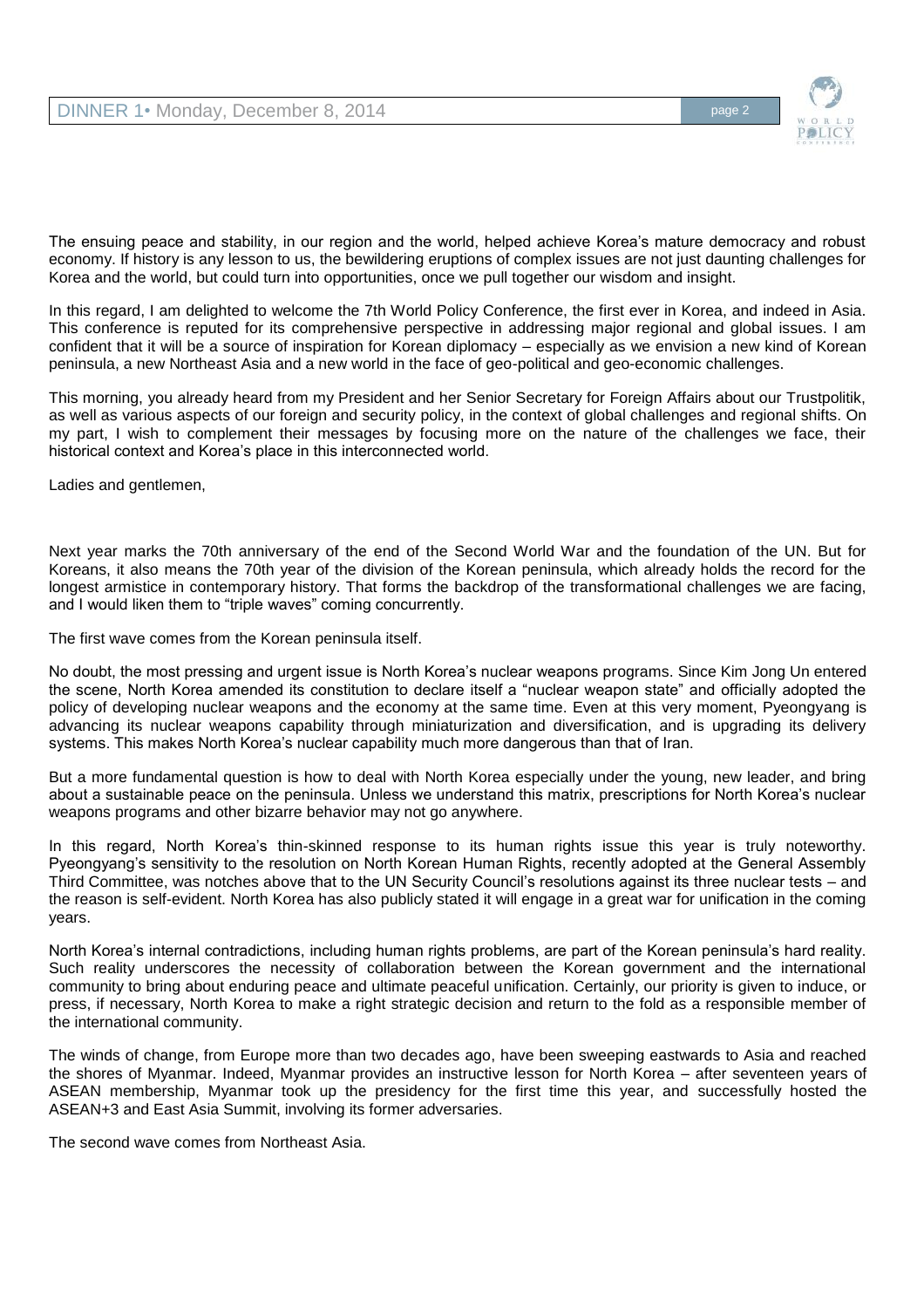

The region's turbulent currents are evident in the geopolitical flashpoints in the East China and South China Seas, and off the Korean peninsula. This part of the world also has longstanding problems, such as the North Korean nuclear issue, as well as territorial, historical tensions and nationalism. It is also witnessing the rise of newer ones, like maritime, space and cyberspace security. Furthermore, many bilateral relationships between regional countries are under strain.

Still, these developments are symptoms or manifestations only – at their heart is the newly emerging regional security landscape. This is being shaped by actors, big and small, and their sometimes conflicting dreams and visions: rising China; Japan pursuing a new post-war order; Russia looking towards East Asia; the U.S. rebalancing to Asia; and North Korea trying to survive turbulent waters. South Korea is positioned to manage challenges by using its status and influence. All of them form Northeast Asia's new landscape. The question is how to reconcile these different dreams in a way amenable to regional peace and prosperity.

The third wave is the set of challenges to Korea posed by the global problems I have mentioned.

UN Secretary-General Ban Ki-moon, speaking about the Ebola outbreak recently, stressed that no one was immune from events happening at the opposite end of the world. And indeed, no one can stay above the fray, when global issues such as climate change, poverty and development cooperation, epidemics, terrorism and the proliferation of WMDs touch us all. This is all the more so for Korea, a key member of the G-20, and the three key organs of the UN, i.e., Security Council, Human Rights Council and the Economic and Social Council.

Earlier today my President eloquently spelled out Korea's role in dealing with such issues. As Foreign Minister, I would reinforce that message in a wider context and in terms of this government's new diplomatic paradigm, i.e., "global happiness." More than any previous administration in Korea, it is driven by a commitment to globalism. This is why Korea is strengthening its global partnership with the U.S., with EU members including the UK and France, and with various groups of middle powers – like MIKTA, composed of Mexico, Indonesia, Korea, Turkey and Australia, the Visegrad Four and the Nordic Council.

Korea is active in a wide array of global issues. First of all, in the field of climate change, Korea is trying to bridge the gap between developed and developing countries in the run-up to next year's COP21 in Paris, through the Green Climate Fund (GCF) and the Global Green Growth Institute (GGGI), both headquartered in Korea.

In global health, Korea is dispatching a medical team to fight the Ebola outbreak and hosting the high level meeting of the Global Health Security Agenda (GHSA) next year. Some of you from Europe may agree with me that sending a medical team to an Ebola-stricken region is arguably more complex than military operations. In the process, we are in effect opening new horizons in "health diplomacy."

And on development cooperation, we are contributing to the post-2015 development agenda by initiating and promoting the Busan Global Partnership, which is gaining wider acceptance as a new paradigm in this field.

Our firm commitment to international peace and prosperity stems from Korea's unique historical experience. During the course of the 20th century, we had to overcome three decades of foreign occupation, a fratricidal war and extreme poverty, all to achieve the "Miracle on the Han river." Throughout this, the help from the United Nations and the international community was crucial. Now, we think it is time for Korea to play a due role commensurate with its growing capability and to share our experience with those in need.

Ladies and gentlemen,

History is replete with ups and downs, progressions and retrogressions – but the long arc of history has progressed towards human dignity and freedom. In that context, the post-Cold War era is certainly better than the Cold War period, which was in turn more bearable than the age of Hot War. There is no denying the progress made in many parts of the world – in terms of the spread of democracy, economic prosperity, human security and international peace.